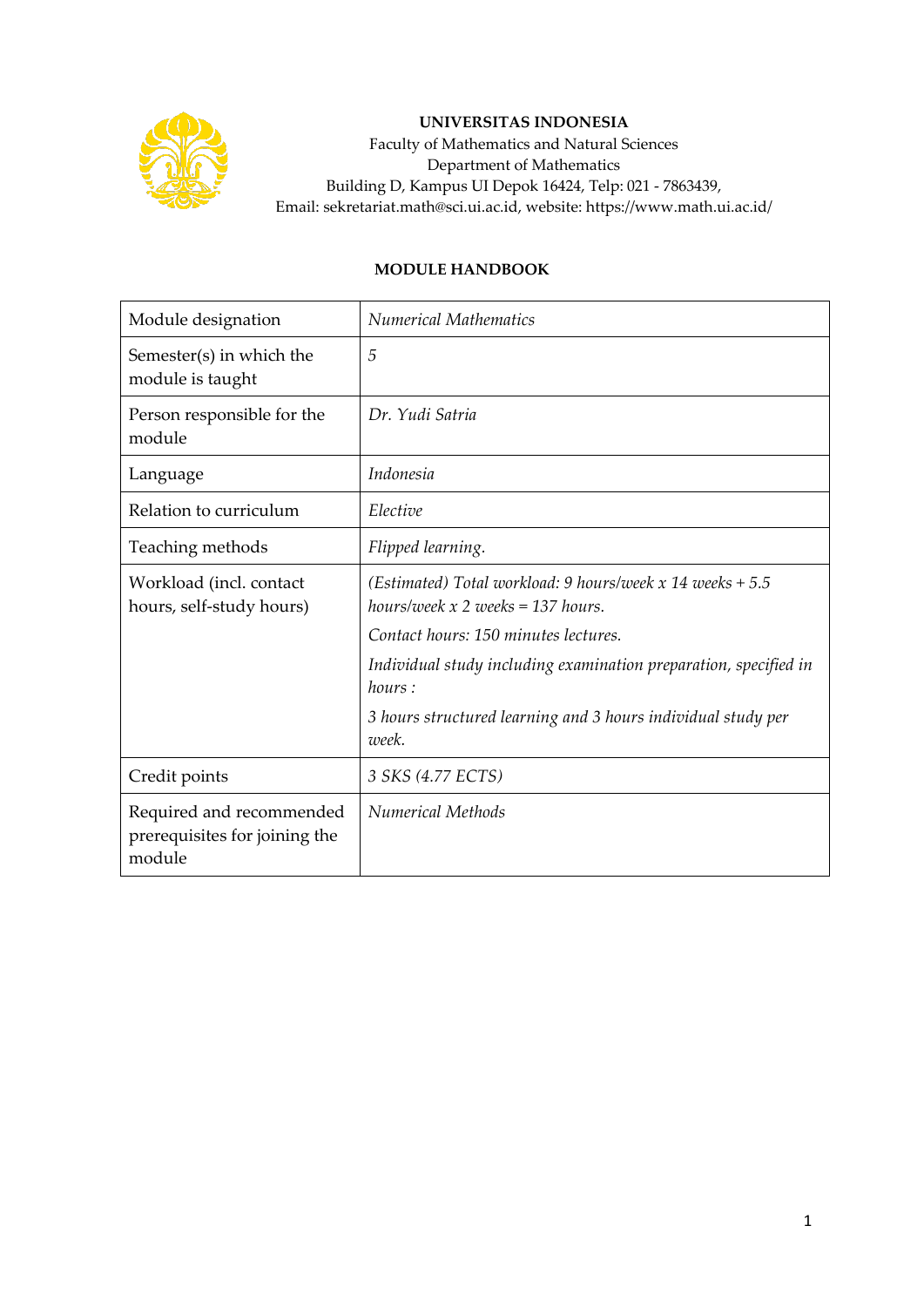| Module objectives/intended<br>learning outcomes | After completing the course, students have the ability<br>To solve the problem of approximating a single variable<br>1.<br>function using several methods, namely Discrete Least<br>Squares, Orthogonal Polynomials and Least Squares,<br>Chebyshev Polynomials and Economization of Power Series,<br>Rational Functions, Trigonometric Polynomials, and Fast<br>Fourier Transforms Approximation.<br>To solve value approximation problems and eigenvectors<br>2.<br>using several methods, namely, Power, Householder, QR,<br>and Singular Value Decomposition.<br>To solve non-linear system of equations by using several<br>3.<br>methods, namely Fixed points for functions of several<br>variables, Newton's method, Quasi-Newton, and Steepest<br>Descent techniques |
|-------------------------------------------------|------------------------------------------------------------------------------------------------------------------------------------------------------------------------------------------------------------------------------------------------------------------------------------------------------------------------------------------------------------------------------------------------------------------------------------------------------------------------------------------------------------------------------------------------------------------------------------------------------------------------------------------------------------------------------------------------------------------------------------------------------------------------------|
| Content                                         | Methods to find the approximation of a single variable<br>1.<br>function, namely Discrete Least Squares, Orthogonal<br>Polynomials and Least Squares, Chebyshev Polynomials and<br>Economization of Power Series, Rational Functions,<br>Trigonometric Polynomials, and Fast Fourier Transforms<br>Approximation.<br>2. Methods to find eigenvalue approximations, namely Power,<br>Householder, QR, and Singular Value Decomposition<br>$(SVD)$ .<br>Methods to solve nonlinear systems numerically, namely<br>3.<br>Fixed points method for functions of several variables,<br>Newton's method, Quasi-Newton, and Steepest Descent<br>techniques.                                                                                                                          |
| <b>Examination</b> forms                        | Essay.                                                                                                                                                                                                                                                                                                                                                                                                                                                                                                                                                                                                                                                                                                                                                                       |